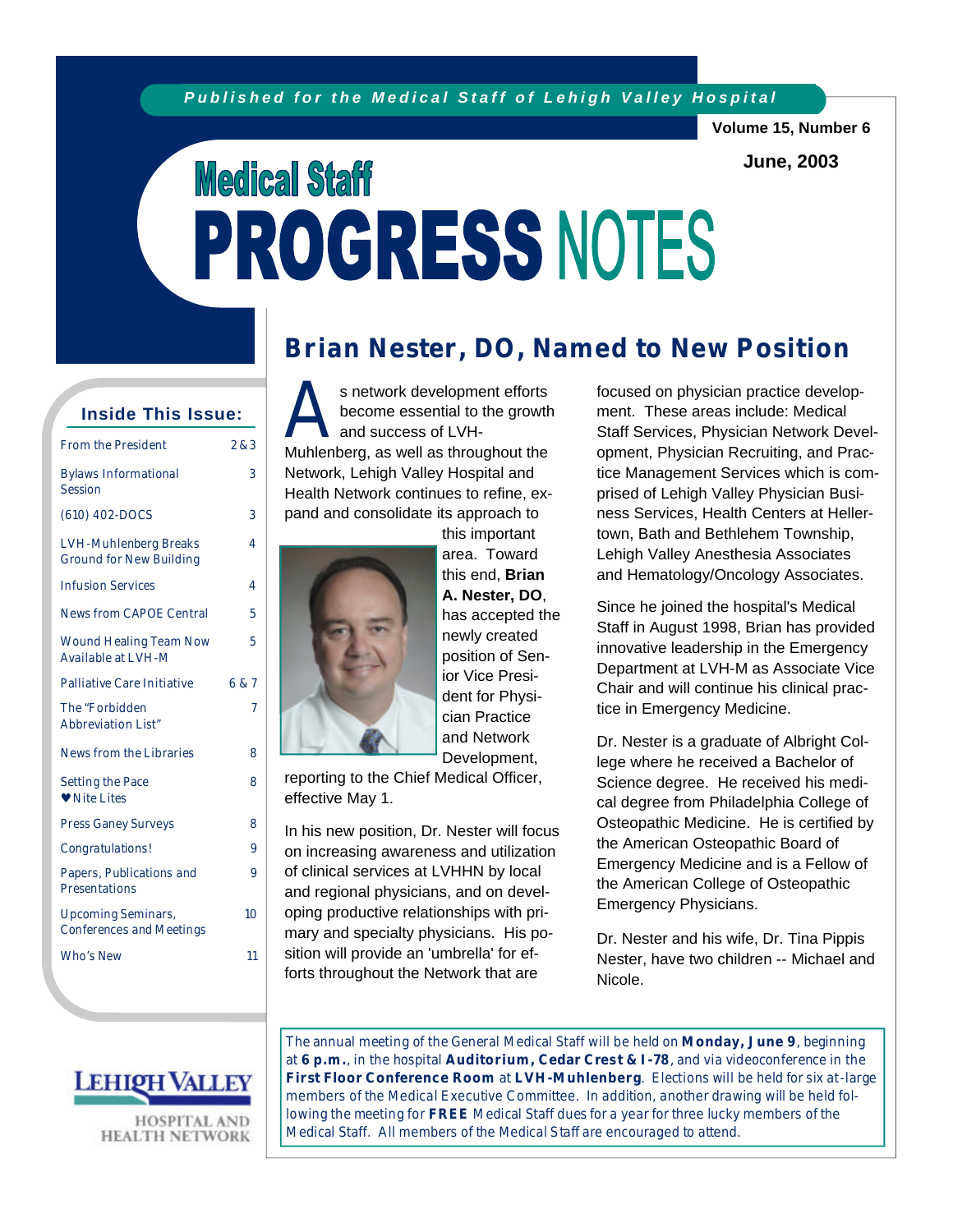

### **From the President**

*Si momentum requiris, circumspice*

-Inscription over the interior of the North Door in St. Paul's Cathedral, London, attributed to his son, re Sir Christopher Wren, 1632-1723

A building is built one brick at a time. It needs to be conceived, gathered in the fog of the future and captured in blueprints. Contracts need to be signed and agreements need to be made. A team of professionals needs to be pulled together, and a timeline for construction developed. A hole must be dug for a foundation, and piece by piece, in a reliable sequence, the components of the building need to be assembled. When it is complete, the builders shake hands and move on to the next edifice. And the building stands there, for some time, as a marker of the accomplishment of those individuals involved in its conception, planning and execution. If it is a good building, it will stand for many years, developing a history and consciousness of its own that transcends generations. If it is a great building, like St. Paul's Cathedral that Christopher Wren designed, it will stand for hundreds of years and be visited by millions who gape and gasp in awe at its soaring architecture. A great building is the essence of human aspiration. It is a crucible that molds and shapes those that work in it and on it.

A physician's work is not as tangible as an architect's, but no less a matter of preparation and a careful sequence of tasks. There is a long phase of preparation and training, the development of skills to be used in future tasks. There is an apprenticeship phase, when the physician hones her craft and develops the rhythms that will serve her throughout her career. There is a building phase, in which the physician develops a following based on his style of practice, his expertise in an area, or his ability to connect with the people around him. There is a phase of teaching, in which the physician imparts those inexpressible parts of their craft to others by example. There is a phase of leadership, in which the physician helps in the complex task of moving the profession to a higher level. And finally there is a phase of succession, in which the physician makes sure that his or her patients are cared for by equally ca-

pable hands.

goals.

Nothing of permanence is built in the practice of medicine. Surgeons enjoy the closest to the joy of constructing something lasting, but all of the works of medicine are transient and mortal. Nothing remains of the work we do after time has passed. Nothing carries on which is directly related to that which we do. For some of us this is a source of sadness. No matter how hard we work, there is never a building to point to, or a statue to admire, no work that continues after our deaths. It is ultimately a futile exercise with a temporary set of

So what can we aspire to that in any way mimics St. Paul's in its grandeur and permanence? Are we destined to be toilers in perpetual obscurity? Is our footprint so light on this earth that a spring breeze will blow it forever into dusty oblivion? If we build a structure that is hastily conceived, this will be so. If our building is made

lost, this will be our fate.

of weak materials, it will certainly crash down in our lifetime. If the architecture is trite, it will not last a generation before being leveled and remade. If we don't persistently attend to the care of our building, repairing what is damaged, replacing what is

The only permanence in medicine is the body of work that we leave behind and its effect on our fellow humans. The achievement of greatness in medicine is in how we affect others in what they carry down through the generations. We have a role similar to that of a great teacher, who builds character, consciousness, and a thirst for knowledge in students that reverberates through time. We are made real by the works we do, by the act of building, brick by brick, the structure of our careers. By who we meet and how we treat them, by the care we give, and the teaching we do, by the research and writing we do, and by the way we lead, we build the structure that will survive us.

So what does this have to do with your day at work? How does this affect you in your day to day activity? Perhaps not at all. But consider this. Every time you meet a patient, you have the opportunity to participate in building their life story, brick by brick. You can make the encounter something that transcends the businesslike. You can find out who they are and understand how this encounter affects the person within. You can work with their family to reassure and educate so that they don't carry misconceptions or guilt needlessly. You can inspire with hope and remind them of the vital and transcendent nature of life. When you teach, you can seek to inspire. With every action, with every word, you set an example for life for those you teach. With greatness, you can be someone students will

*Continued on next page*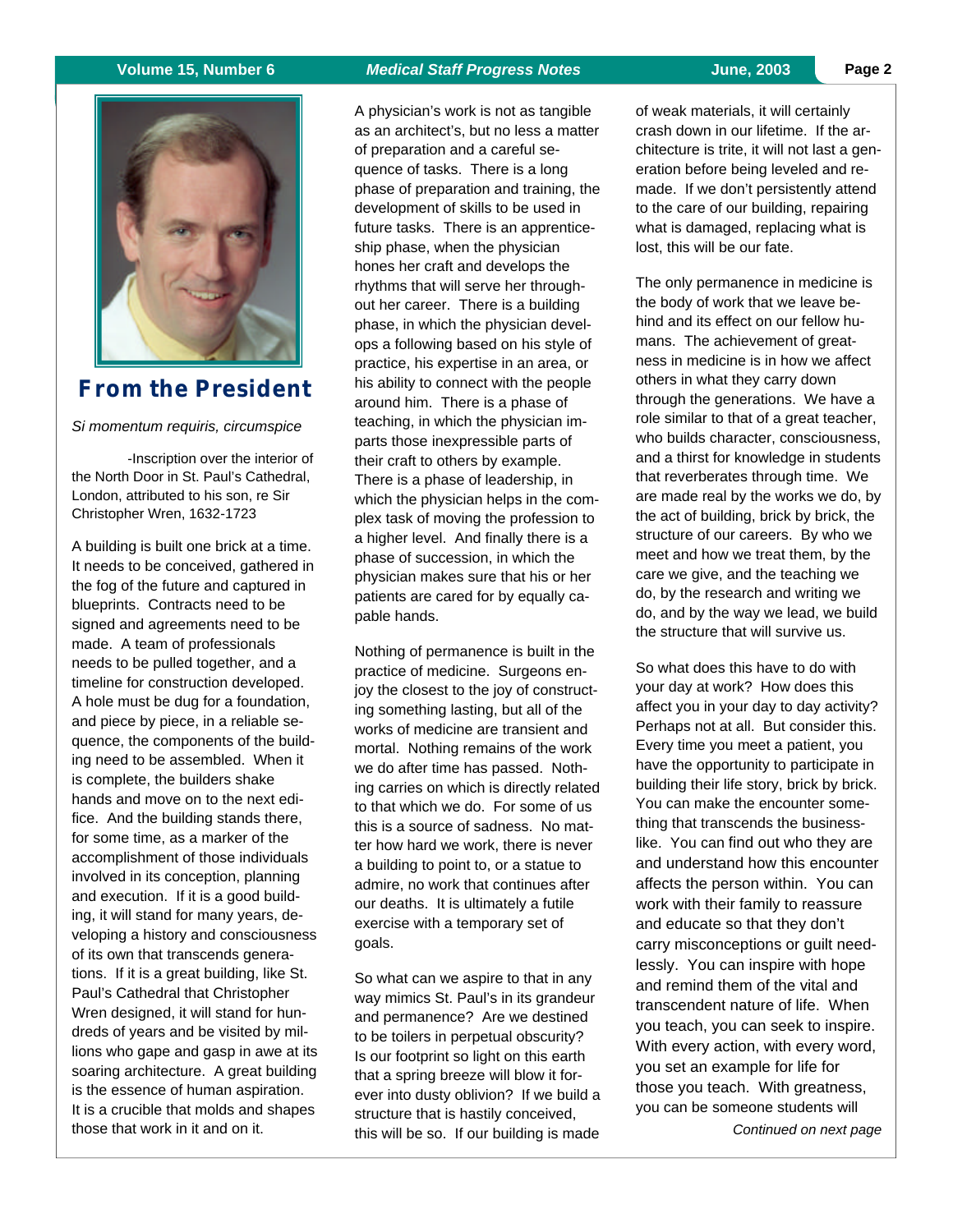remember for life. Your example can be passed down through the generations, if only you will take the opportunity to make the moments matter. When you work with your team, the nurses, technicians, file clerks, understand that you are participating in building their life story. Help them with their task of building by being part of the team and respecting their important role. When you see an opportunity to understanding something, when you see the chance to

#### **Volume 15, Number 6** *Medical Staff Progress Notes* **June, 2003**

research a new area, you help extend the body of work that is the backbone of medical care. Each of the various acts of medicine that you participate in becomes part of the structure you are developing, brick by brick, as a memorial to the life you have led.

The art of medicine is not unlike the art of architecture. The translation of the Latin inscription on the wall of St. Paul's Cathedral is simple. "If you

would see his monument, look around." The monument you build, brick by brick, well-conceived or illconceived, is around you at all times. This daily toil and struggle is the structure that marks your life's work.

Only you can decide how good an architect you can become.

LEX

Alexander D. Rae-Grant, MD Medical Staff President

# **Bylaws Informational Session**

In an effort to modernize, shorten, and eliminate redundant legal jargon from the current Medical Staff Bylaws, members of the Bylaws Committee have met on numerous occasions over the past year. Members of the Bylaws Committee have scrutinized the Bylaws and have made significant changes to them.

A complete set of the Medical Staff Bylaws with the proposed changes will be sent to each member of the

Medical Staff along with the notice of the General Medical Staff meeting to be held on June 9.

In an effort to negate prolonged discussion about these Bylaws changes at the General Medical Staff meeting, a **Bylaws Informational Session** will be held on **Thursday, June 5**, beginning at **5:30 p.m.**, in **Classroom 1** at Lehigh Valley Hospital, Cedar Crest & I-78.

**Alan Berger, MD**, Chair of the Bylaws Committee; **Joseph A. Bubba, Esq**., Medical Staff Legal Counsel; and **John W. Hart**, Vice President, Medical Staff Services, will be available at the Informational Session to answer any questions you may have regarding the Bylaws changes.



### **(610) 402-DOCS**

In April, in an effort to assist members of the Medical Staff with problems, issues, or concerns, Medical Staff Services established a dedicated phone

number that doctors can call to get a quick response. Since the introduction of the (610) 402-DOCS line, several calls have been received concerning a variety of issues ranging from physician parking, not enough chairs in the Emergency Department, to receiving reports in a timely manner. Each call has received attention, and many of the issues have already been resolved. In order to get more efficient usage of the (610) 402-DOCS line, members of Troika would also like to welcome **positive calls** from doctors regarding colleagues and/or hospital departments or services.

Remember, if you have a problem that is bothering you, parking issues, concerns about a dirty hallway, and now positive feedback concerning a colleague or hospital department or service, please call **(610) 402-DOCS**.

### **Safety Pearl of the Month**

 **Non-Punitive Behavior** - Prescribers who use intimidation to dissuade individuals who are questioning the safety of orders ADVERSELY affect the ability of others to detect potential mistakes and correct them before they reach the patient.

**Page 3**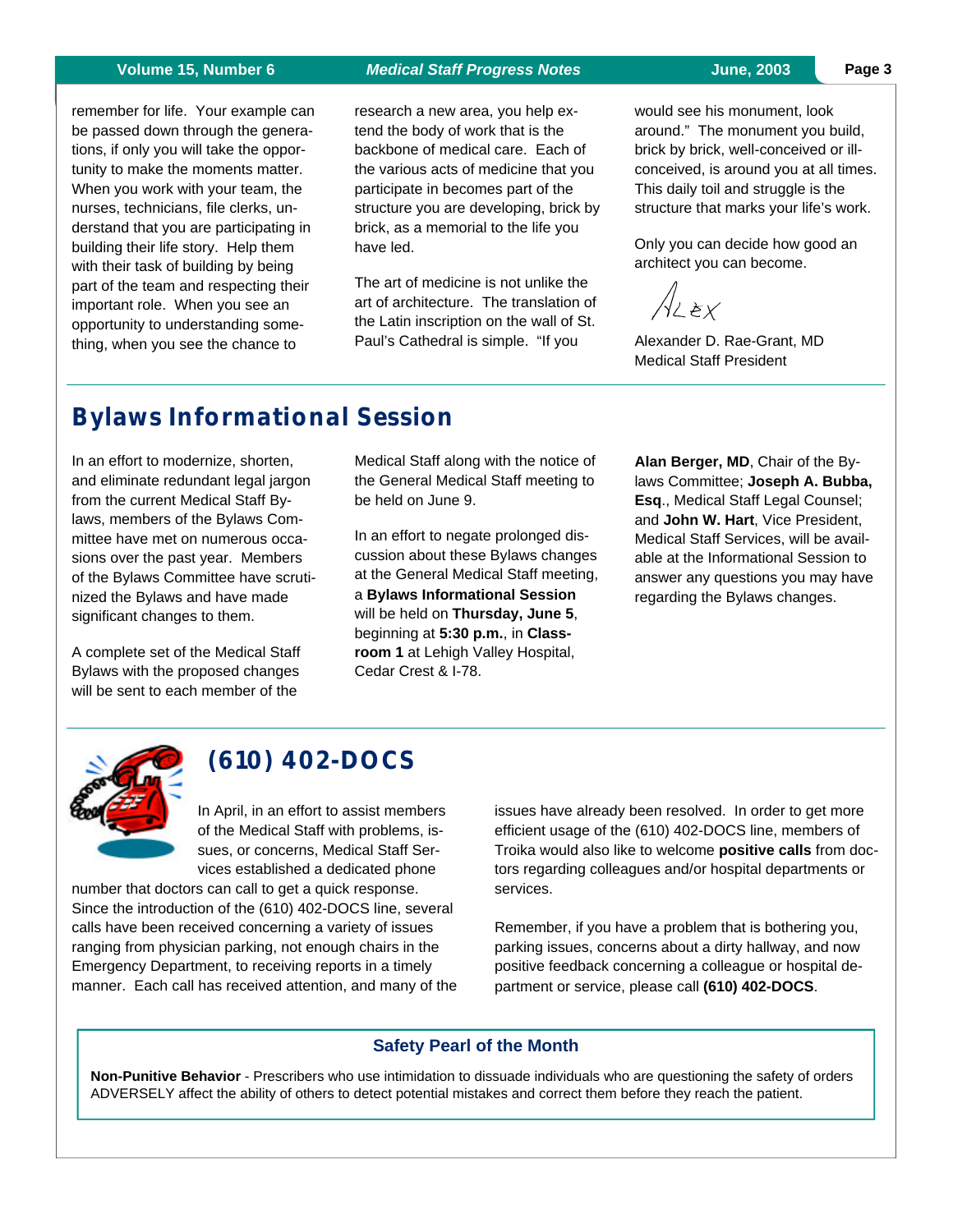### **Volume 15, Number 6** *Medical Staff Progress Notes* **June, 2003**

# **LVH -Muhlenberg Breaks Ground for New Building**

On May 6, Lehigh Valley Hospital and Health Network (LVHHN) officials broke ground for a new state-of-the-art hospital on the campus of LVH-Muhlenberg in Bethlehem, Pa. LVHHN leaders, physicians and staff joined the project's architects and contractors, public officials and invited guests to begin a twoyear project that will bring much needed additional beds and all private patient rooms to the community.

"This exciting project continues the growth and improvement of services at LVH-Muhlenberg, so that we can meet the ever-increasing demand for Lehigh Valley Hospital's high quality care by the residents of Northampton County and surrounding communities," said Elliot J. Sussman, MD, LVHHN's president and CEO.

Following Dr. Sussman's remarks, Lou Liebhaber, Chief Operating Officer, and Brian Nester, DO, Senior Vice President for Physician Practice and Network Development, climbed aboard a pair of backhoes to ceremoniously initiate the \$60 million expansion.

### **The New Hospital**

The project, which was unveiled last September, features a seven-story, 260,000 square foot facility, which will increase the number of available medical/surgical beds at LVH-Muhlenberg by 80 to ultimately 188. When the work is completed, all medical/surgical beds at LVH-Muhlenberg will be relocated to the new building.

Other features include the expansion of LVHHN's Regional Heart Center, new intensive care unit, Diagnostic Care Center, new hospital entrance and lobby, café, conference center, phar-

macy, gift shop, and increased visitor and staff parking.

"This building will mean continued emphasis on Lehigh Valley Hospital and Health Network's themes of clinical innovation and service excellence," Dr. Sussman said. "The

finest patient care will be accompanied by conveniences like a welcome desk with friendly greeters and pleasant surroundings that provide a sense of comfort to patients, their families and visitors."

### **Access During Construction**

In addition to construction of the building, entrances and exits for services and access to roads on the LVH-Muhlenberg campus will change to accommodate the various stages of construction. However*,* **patient and hospital services will continue uninterrupted throughout the work**.

The most important change for the public during the construction phase is a new main entrance to LVH-Muhlenberg that is now open. It is on the east side of the hospital facing Schoenersville Road and clearly marked with a blue awning and orange oval with the words "MAIN ENTRANCE." Orange signs will direct the public from the hospital's entrances and along access roads to staffed information kiosks in the parking areas for those who need assistance.

Patients should use this entrance for ambulatory surgery; the Children's Hospital of Philadelphia Specialty Care Center; Cancer Center; most outpatient procedures including cancer, cardiology and wound care; pre-admission testing; radiology; pain management and blood work. Free valet parking is available at this entrance.

The emergency entrances for walk-in patients and ambulances will not change during construction. All emergency arrivals are asked to enter the LVH-Muhlenberg campus from Macada and Schoenersville Roads and follow the red signs to the Emergency Department.

Visitors will continue to enter the hospital from Westgate Drive and follow the signs to the visitor entrance.

Handouts with service information and a map will be available throughout the campus to make getting around easier.

For more information, call 610-402- CARE or access LVHHN's web site at www.lvh.org.

### **Infusion Services**

The recent sale of Health Spectrum Medical Products has created some confusion about the continuation of Health Spectrum Pharmacy infusion services. Be assured that the Health Spectrum Pharmacy infusion service stands ready to serve your patients. An experienced Health Spectrum Phar-

macy team works with physicians and home care agencies to make sure patients receive the care they need. All of the following services are JCAHO certified:

- $\triangleright$  Chemotherapy
- $\triangleright$  Hemophilia
- $\triangleright$  Pain management
- $\triangleright$  Specialty therapies
- $\triangleright$  Total parenteral nutrition (TPN)
- **Corticosteroids**
- Anti-infection

The Health Spectrum Pharmacy team is on call 24/7 to serve patients in Eastern Pennsylvania and Hunterdon and Warren counties in New Jersey. For more information, contact Health Spectrum Pharmacy at (610) 402-1968 or 1-800-283-7479.

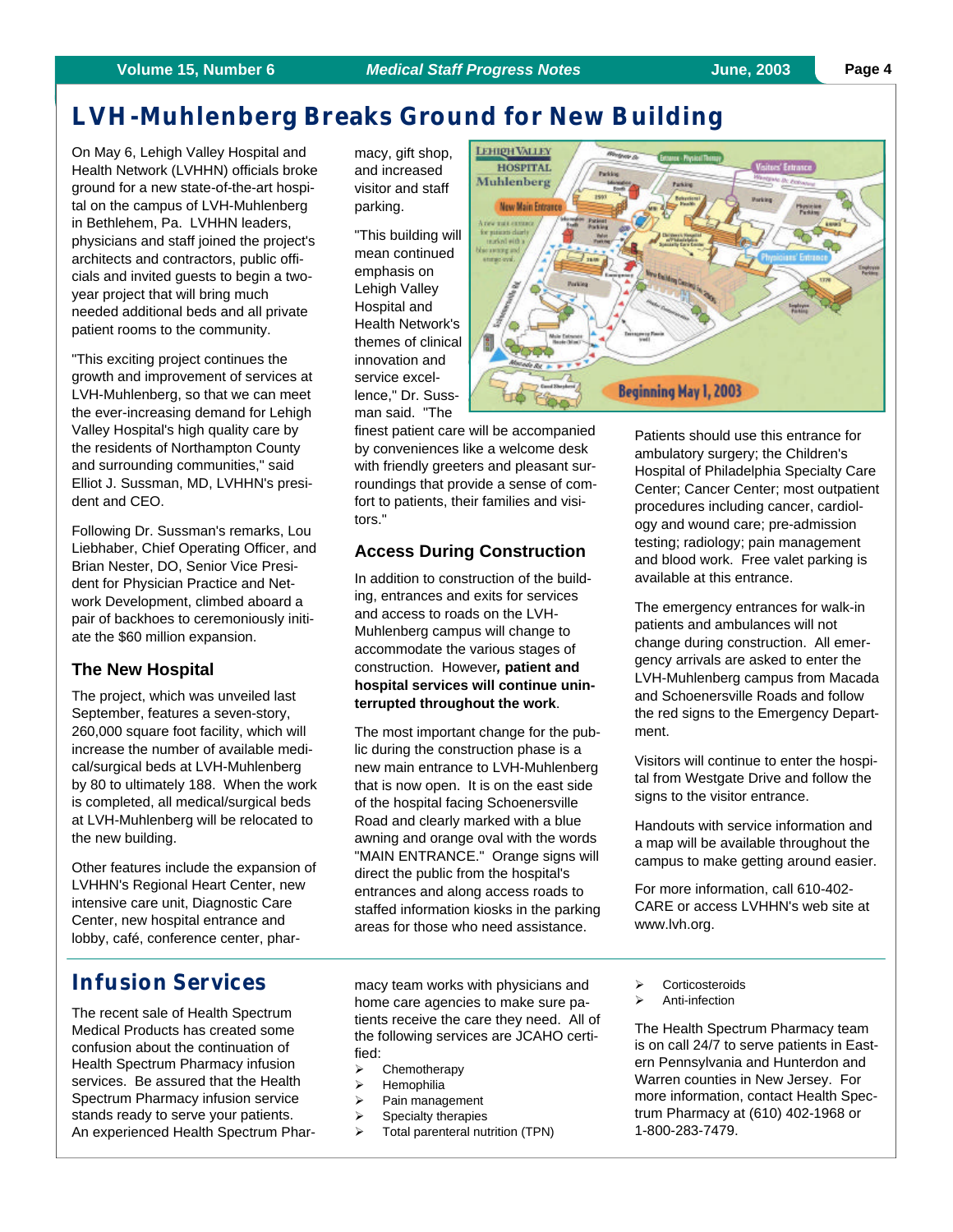### **News from CAPOE Central**

### **CAPOE Utilization Reaches New High**

For the month of April, overall CA-POE utilization was an impressive 55%. This is a dramatic increase from the March utilization rate of 35%. Several divisions are now well above 50% CAPOE utilization and deserve recognition: General Internal Medicine, Infectious Diseases, Neurology, Physical Medicine-Rehabilitation, Pulmonary, Rheumatology and Urology. The residents have also contributed significantly with Family Practice, Internal Medicine and Surgery residents all over 60% CAPOE utilization.

It appears that several factors have contributed to this improvement: continued rollout of Med-Surg units (now all units at Cedar Crest & I-78 are live except 4A); continued development of order sets that facilitate order entry; and, of course, the Recognition of Effort Program (ROE). The ROE program attempts to acknowledge and compensate the educational effort by those physicians who are taking the time to learn and use the system.

Those physicians who have placed greater than 40% of their orders in

CAPOE (for admitted adult noncritical care patients) will qualify for the first month of the program. Over 20 physicians in the Division of General Internal Medicine have qualified in the first month! Congratulations and thank you to those and the other physicians who have qualified. The utilization calculations are quite complex, as they must include orders entered by physician extenders and residents associated with the attending physicians. Consequently, the letters explaining the results for April did not go out until later in May. Physicians will have to fill out a form for tax purposes, and the reimbursement will follow. The process will be more efficient in the coming months, and I apologize for any initial delay.

As noted previously, the ROE program only applies to those physicians who have been trained. Physicians who have yet to be trained, or new physicians coming on staff will enter into the program two months after they have received CAPOE training.

**Need Help - Just Dial CAPO (2276)** In response to physicians' requests for easier access to help, we have instituted a new way to reach the CAPOE help team. If you are at Ce-

dar Crest & I-78, all you need to dial is CAPO (2276). From LVH-M, just dial 98-402-CAPO. This will allow you to directly page the CA-POE support person, who should call you right back and provide any needed assistance.

### **Medication Doses — Please Don't Rely on the Patient**

On occasion, medication orders are received that state 'dose as per patient' or 'have family clarify dose.' This has been an issue for written orders, and continues in the CA-POE world, where physicians are entering this comment into medication orders. It is the responsibility of the ordering physician to enter the medication orders and doses. This facilitates the online decision support (allergy, interaction and maximum dose checking) that improves the quality of patient care. Please remember to provide all information regarding medications - it will save you phone calls for clarification later.

Don Levick, MD, MBA Physician Liaison, Information Services Phone: (610) 402-1426 Pager: (610) 402-5100 7481

### **W ound H ealing Team Now Available at LVH -M**

The Wound Healing Center is pleased to announce that a **Wound Healing Team** is now available for inpatients at LVH-M. This **new** consultative service became available at LVH-M on May 20, 2003 to all physicians desiring assistance with inpatient wound treatment and management.

The **Wound Healing Team** is a multidisciplinary team which harnesses the collective wound care energy and expertise of the Wound Healing Center physicians and nurses, physical therapy, enterostomal therapy and others to optimize wound care and healing potential of each patient.

To access this new service, simply order a consult to the **Wound Healing Team.** 

For more information or if you have questions, please contact Ginger Holko, RN, BSN, Director, Wound Healing Center, at (484) 884-2989.

P.S. — Watch for the Wound Healing Team COMING SOON to Cedar Crest & I-78.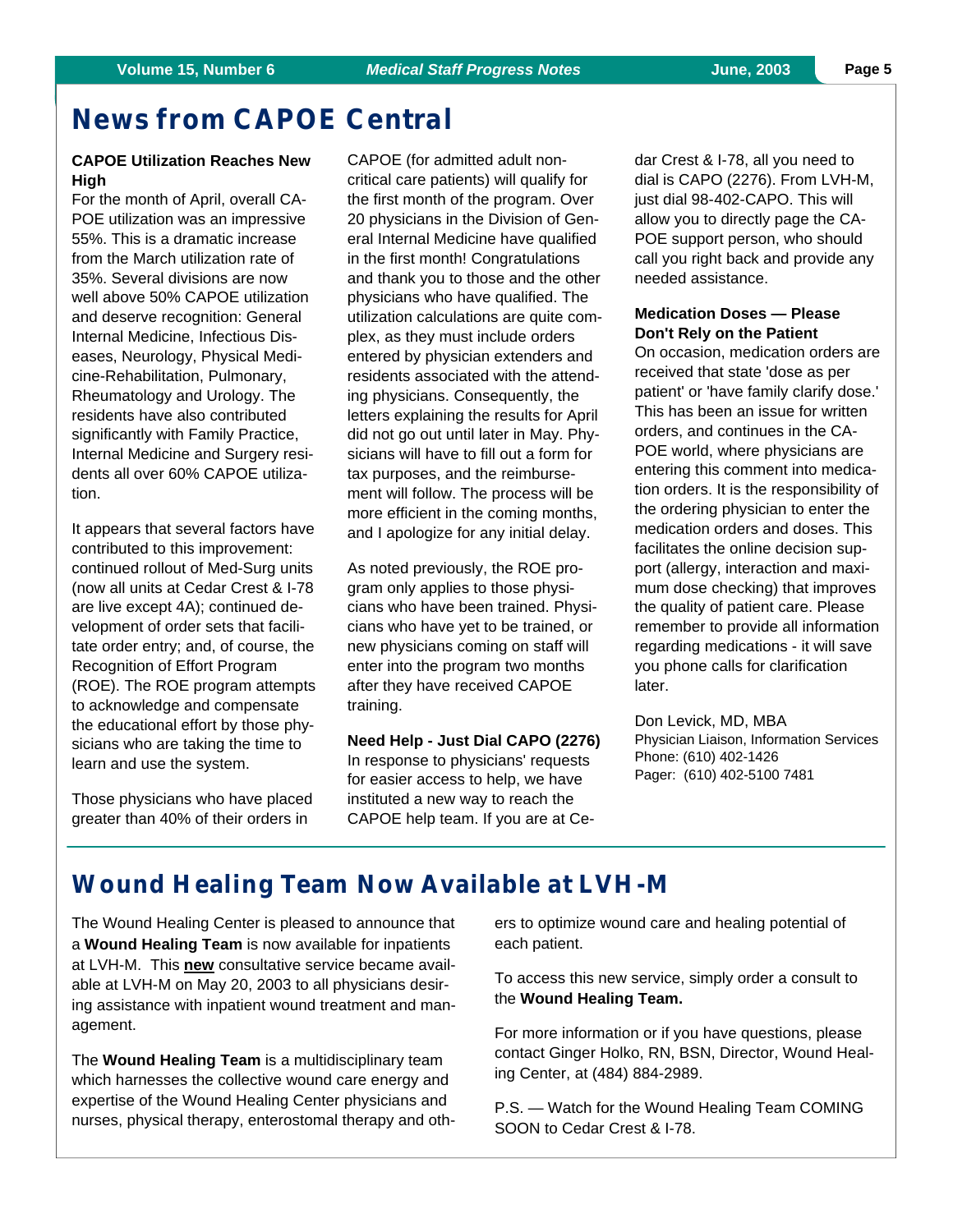### **Palliative Care Initiative**

### **Meet the Team**

There are four unique individuals who are motivated in taking palliative care to a new level in helping patients and families in the Medical Intensive Care Unit. The four members of the team include **Daniel E. Ray, MD**, **Glenn Stern, MA**, **Cathy Fuhrman, RN, CCRN, CNRN**, and **Kim Metzger, RN**. These individuals are from very different backgrounds but have one common goal -- to help the patients and families of the Medical Intensive Care Unit.

Dr. Daniel Ray joined the hospital's Medical Staff in 1998. He is a member of the Divisions of Pulmonary and Critical Care Medicine and is in practice with Pulmonary Associates. Recently, Dr. Ray was certified in Hospice and Palliative Medicine and is one of only three individuals in the Lehigh Valley.

Glenn Stern has been a member of the Department of Health Studies since April 2000. He has developed research and program grants that augment the development and evaluation of new care processes or models of care. Glenn has been employed in healthcare since 1990.

Cathy Fuhrman has been a member of the hospital's team for the past 16 years. Her experiences consist of being a bedside nurse in critical care with a focus on neuroscience and trauma nursing. While furthering her education, she has taken several classes that have dealt with palliative care. She has also learned from personal experiences within her family.



**Palliative Care Members of the team include (l-r): Cathy Fuhrman, Kim Metzger, and Glenn Stern. Missing from the photo is Daniel E. Ray, MD**

Kim Metzger is a registered nurse with 27 years of experience in a variety of settings including critical care, obstetrics, home care, oncology, hospice and case management. She has been a member of the hospital's staff for 24 years. She has been certified in oncology and is currently seeking certification in Palliative Care Nursing. Kim has also taken the ELNEC train the trainer program and completed the EPEC training.

### **Feature of the Month**

Following is this month's feature on palliative care:

**Title:** Fast Fact and Concept #24: DNR Orders in the Hospital Setting -- Part 2

**Author(s):** Weissman, D.; von Gunten, C.

*This Fast Fact and Concept continues the discussion of DNR orders in seriously ill patients in the hospital, begun in Fast Fact #23. This information was reviewed in the May publication. It reviews strategies for dealing with seemingly unreasonable requests for CPR. This can be used during ward rounds or as the starting point for an advance care-planning workshop.*

**Educational Objective(s):** Review common reasons why patients and families request CPR in the face of imminent death. Learn phrases to use in exploring patient/families values and goals around CPR requests. Understand physician options in managing unreasonable CPR requests.

The basic steps in the DNR discussion for seriously ill hospitalized patients were described in Fast Fact 23. If you have followed those steps, what do you do if the patient or family/surrogate continues to want CPR and you think it is not in the patient's best interest? The seemingly unreasonable request for CPR typically stems from one of several themes:

### **1. Inaccurate information about CPR**

The general public has an inflated perception of CPR success<sup>1</sup>. While most people believe that CPR works 60-85% of the time, in fact, the actual survival to hospital discharge is more like 10- 15% for all patients, and less than 5% for the elderly and those with serious illnesses. This is a time to review/ clarify the indications, contraindications, potential outcomes and morbidity of CPR. Start a discussion by asking, "What do you know about CPR?"

#### **2. Hopes, fears and guilt**

Be aware that guilt (I haven't lived nearby to care for my dying mother) and fear (I am afraid to make a decision that could lead to my wife's death) are common motivating emotions for a persistent CPR request. Some patients or families need to be given an explicit recommendation, or permission from the physician, to stop all efforts to prolong life, to be told that death is coming and that they no longer have to continue "fighting." Whenever possible, try to identify the underlying emotions

*Continued on next page*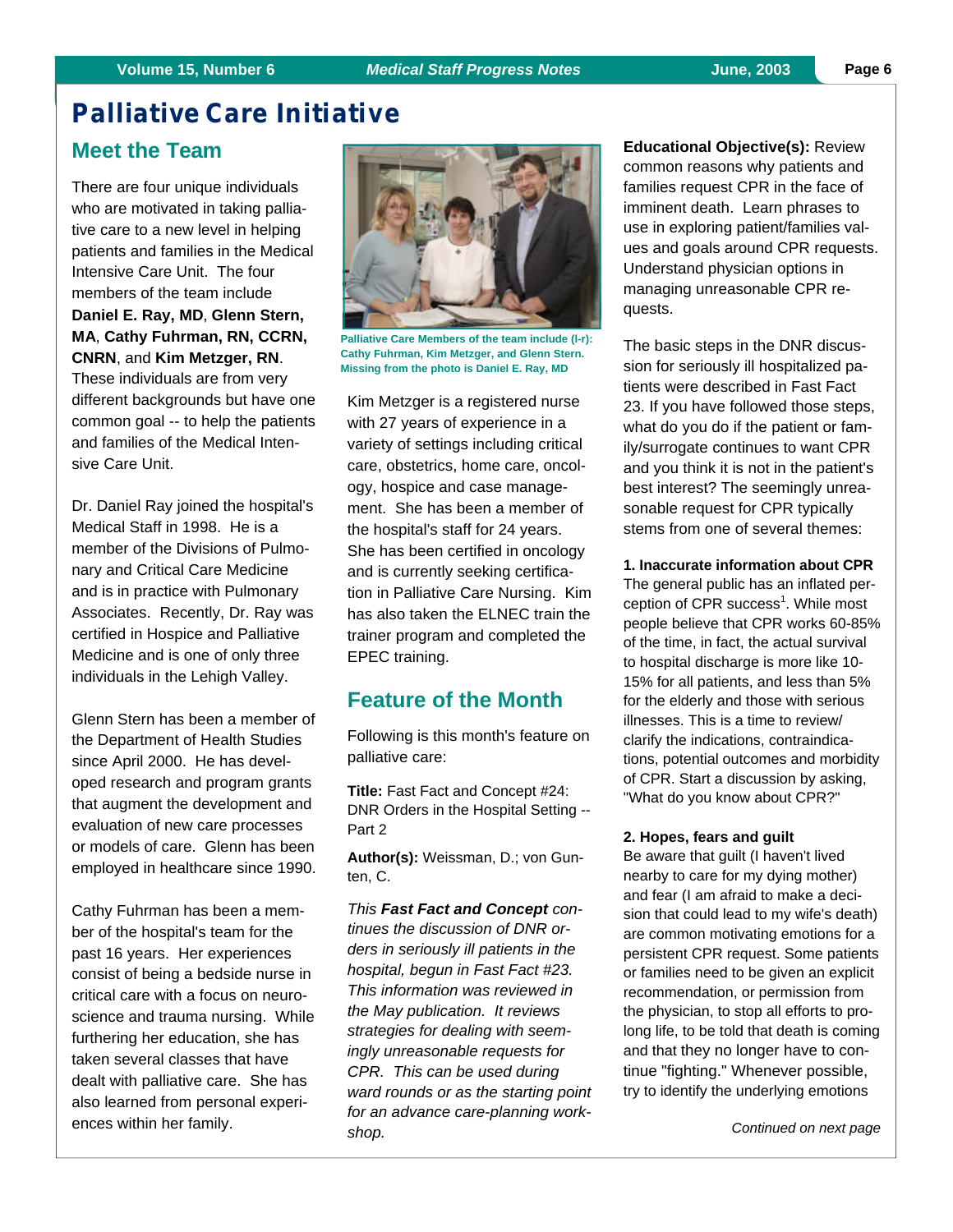and offer empathic comments that open the door to further conversation: "This decision seems very hard for you." "I want to give you the best medical care possible; I know you still want CPR, can you tell me more about your decision?"

Agreeing to a DNR order for many patients is equivalent to their "choosing" to die. Acceptance of impending death occurs over a vastly different time course for different patients/families; for some, it never occurs. Some patients see CPR as a "last chance" for continued life. Probe with open-ended questions: "What do you expect to happen--What do you think would be done differently, after the resuscitation, that wasn't being done before?" Most patients usually describe hope for a new treatment. Use the opportunity to respond by describing that you are doing everything in your power to prolong their life before a cardiopulmonary arrest-- -you wouldn't be "saving something" to do after they had died. If patients are not ready for a DNR order, don't let it distract you from other important end-of-life care needs; emphasize the goals that you are trying to

achieve; save a repeat discussion for a future time; good care, relationship building and time will help resolve most conflicts.

### **3. Distrust of the medical care system**

Patients or families may give you a clue that there is a fundamental distrust of doctors or the medical system; this should be addressed openly. "What you said makes me wonder if you may not have full trust in the doctors and nurses to do what is best for you? Can you tell me about your concerns?"

### **Managing Persistent Requests for CPR**

Decide if you believe that CPR represents a futile medical treatment, that is, CPR cannot be expected to either restore cardiopulmonary function or to achieve the expressed goals of the patient<sup>3</sup>. Physicians are not legally or ethically obligated to participate in a futile medical treatment. (Some facilities have a policy that a physician may enter a DNR order in the chart against patient wishes). Your options at this time include:

- transfer care to another physician chosen by the patient/family; or - plan to perform CPR at the time of

death--but don't end the discussion. Engage the patient about their wishes if they survive the resuscitation attempt. Tell them that you need guidance because it is very likely that if they survive CPR, they will be on life support in the ICU, and they may not be able to make decisions for themselves; ask them (or the family) to help you determine guidelines for deciding whether to continue lifesupport measures. If not already done, clarify if there is a legal surrogate decision-maker.

If you have any questions regarding palliative care, please contact Daniel E. Ray, MD, Division of Pulmomary/Critical Care Medicine, at (610) 439-8856 or page him at (610) 776-5554.

### **References**

<sup>1</sup>Diem SJ. Lantos JD. Tulsky JA. Cardiopulmonary resuscitation on television. Miracles and misinformation. New England Journal of Medicine.1996;334(24):1578-82.

<sup>2</sup> Junkerman, Charles and Schiedermayer, David. Practical Ethics for Students, Interns and Residents, 2nd Ed. University Publishing Group ISBN 1-55572-054-4.

<sup>3</sup>Council report: medical futility in end-of-life care. JAMA 1999; 281:937-941.

### **The "Forbidden Abbreviation List"**

In compliance with the JCAHO Patient Safety Guidelines, both the Therapeutics Committee and Medical Executive Committee have approved a list of abbreviations which should no longer be used, effective June 1, 2003. These abbreviations have caused documented and reported errors as identified by the Institute for Safe Medication Practice and have lead to clarification of physician orders at Lehigh Valley Hospital.

The following three abbreviations are on the "Forbidden Abbreviation List" and should not be used in writing physician orders or documentation in Progress Notes:

1) MTX – used as an abbreviation for Methotrexate and has been confused for Mitoxantrone (another chemo agent) **Correct order: write out Methotrexate"**

2) Trailing zero – Coumadin 5.0mg: the decimal has been missed in trailing zero orders, leading to ten fold increase in doses. **Correct order: Coumadin 5mg PO daily**

3) The abbreviation "d" – d can mean days or doses e.g., Ancef 1Gm Q8H x 3 d (doses or day)

### **Correct order: Ancef 1gm Q8H x 3 doses**

These abbreviations, which lead to potential errors, cannot occur in CAPOE. Also, correct order writing can eliminate extra phone calls necessary to clarify orders.

In addition, the use of a "leading zero" is

being promoted when writing doses less than one.

**e.g., Xanax 0.25mg TID prn anxiety**

There have been documented errors with doses being given to patients.

All problem orders are tracked and trended through Medication Error Taskforce and documented in Med Marx. Sentinel cases are reviewed at Patient Safety Committee.

A feedback mechanism to physicians is being developed to "educate" on potential errors.

If you have any questions, please contact Fred Pane, RPh, Administrator, Pharmacy Services, at (610) 402-8881.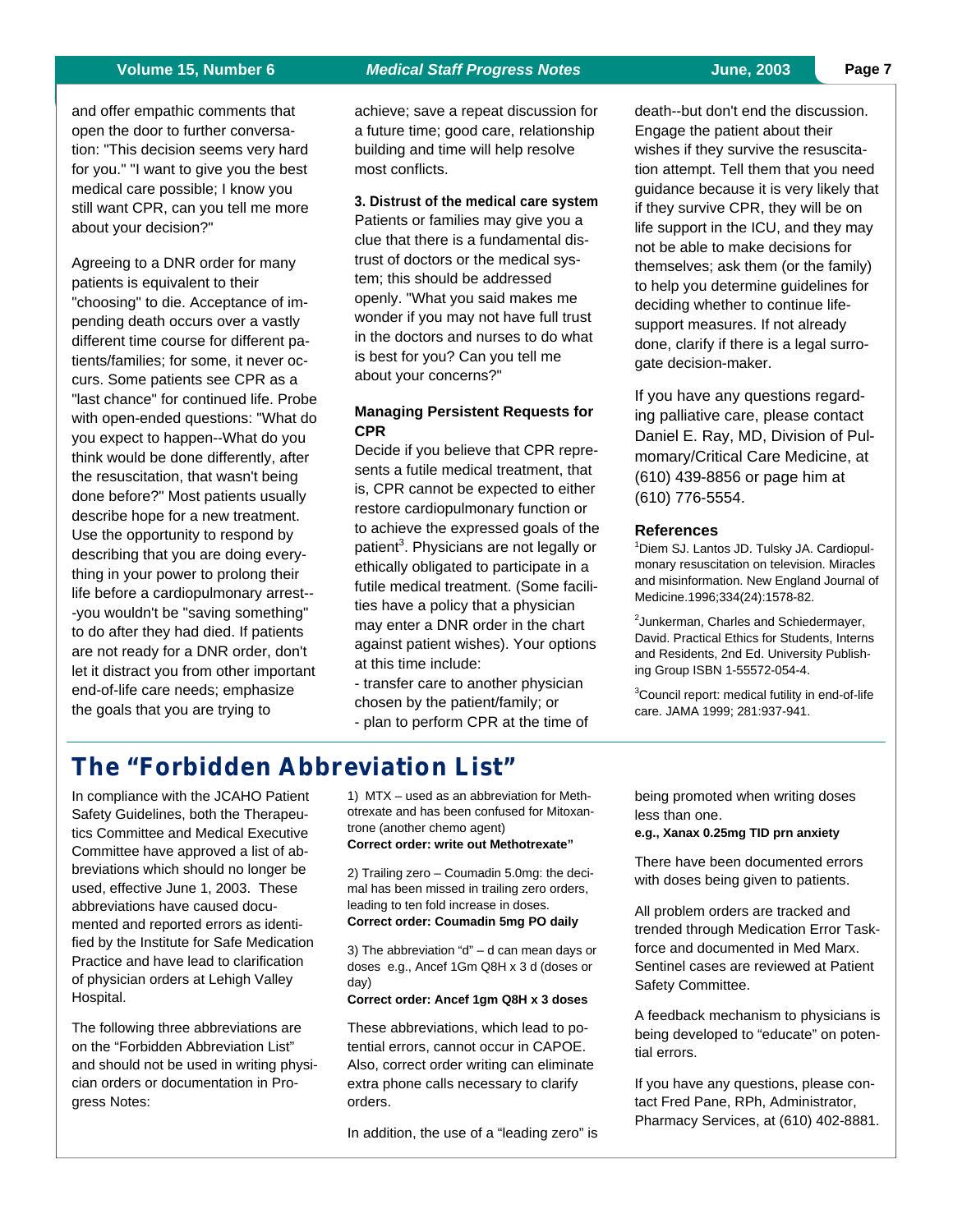### **Produme 15, Number 6** Medical Staff Progress Notes *June, 2003*

### **News from the Libraries**

### **Ovid Training**

To arrange for instruction in the use of OVID's MEDLINE and its other databases, please contact Barbara Iobst at (610) 402-8408.

### **Recently Acquired Publications**



*Library at 17th & Chew*

Sonis. Oral Medicine Secrets. 2003 Springhouse. Diagnostics. 2001

### *Library at Cedar Crest & I-78*

- ÿ Gomella. Clinician's Pocket Reference. 2002
- ÿ Hanno. Clinical Manual of Urology. 2001

### *Library at LVH-Muhlenberg*

- ÿ Kanner. Pain Management Secrets. 2003
- ÿ Lewis-Hall. Psychiatric Illness in Women. 2002

If you have any suggestions for new books, please send them to Barbara Iobst in the Library at Cedar Crest & I-78.



On Saturday, September 20, Lehigh Valley Hospital and Health Network's eighth annual black-tie fundraising gala — **Setting the Pace** Y **Nite Lites** — will be held at the Nazareth Speedway with Mario and Michael Andretti serving as honorary chairs. Proceeds from this year's Nite Lites will benefit the Regional Heart Center and the services it provides to the greater Lehigh Valley community. *U.S. News & World Report* has ranked LVHHN's cardiology/cardiac surgery program among the top in the nation.



Mario and Michael Andretti, Honorary Chairs for this year's Nite Lites.

Please consider joining your colleagues in celebrating this superb clinical program in September. Invitations for the big event will be mailed in early June, and sponsorship opportunities are still available. To guarantee your reservations and advertising benefits, your sponsorship pledge is requested by June 30.

For sponsorship information, please contact Nancy Lloyd, Director of Annual Giving, at (610) 402-9126. For general event information, please contact Sheryl Hawk, Manager, Public Affairs, at (484) 884-4816.

### **Press Ganey Surveys**

*"Dr. Campion is excellent -- a true, caring professional. I was very impressed!"*

*"I cannot begin to name all the doctors who treated me so well, but Dr. Pasquale stands out -- what a guy!"*

*"Dr. Dimick was GREAT! He helped my son understand what was happening to him. He even was able to bring a smile and encouragement with each visit."*

*"Dr. Ehrig -- kind, compassionate and professional."*

These comments are just a sampling of those received by patients on the Press Ganey surveys. These surveys, which have been used by Lehigh Valley Hospital for over 10 years, have proven to be a valuable tool to highlight the Service Excellence Behavior of the physician as well as everyone the patient and their family come in contact with during their hospital stay. Every inpatient will automatically be sent a survey upon discharge. Encourage all your patients to complete the survey. Hear the wonderful sentiments of grateful patients and families because "all hospitals are not alike!"

If you have any questions regarding Press Ganey, please contact Kim Badillo, Patient Representative, at (610) 402-8208.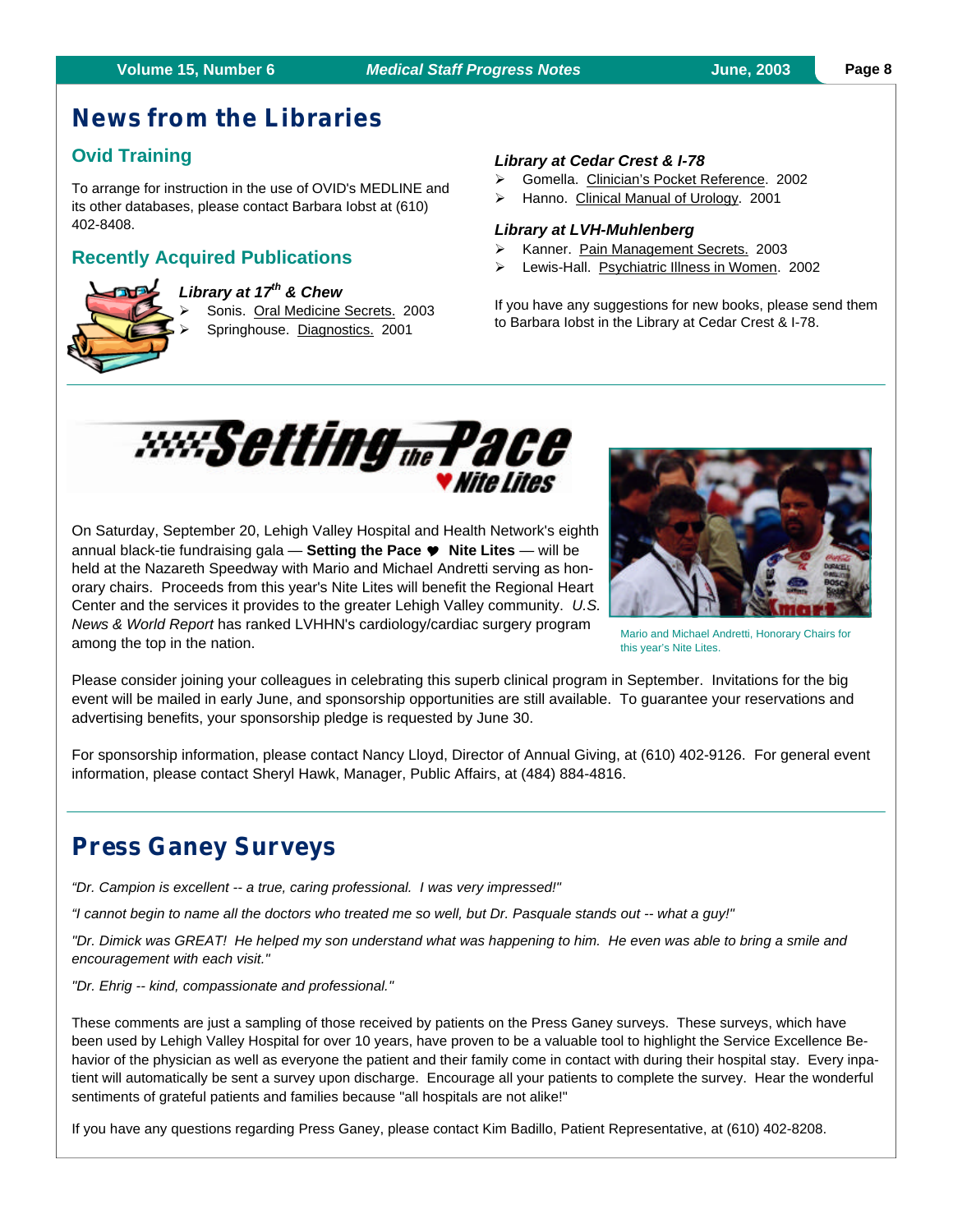**Page 9**

### **Congratulations!**

v**Robert X. Murphy, Jr., MD**, Medical Director of LVH-Muhlenberg and a member of the Division of Plastic Surgery/Hand Surgery, Section of Burn, recently received his Masters Degree in Health Evaluation Sciences from Penn State College of Medicine.

Dr. Murphy served as President of the Medical Staff from January, 1997 through December, 1998, and has been a member of the Medical Staff since July of 1989.

**\*On Monday, April 21, four members of the Depart**ment of Obstetrics and Gynecology were recognized by the Penn State College of Medicine's Department of

Obstetrics and Gynecology. The third year Penn State medical students identified **Patrice M. Weiss, MD**, **Ernest Y. Normington II, MD**, **Gregory J. Radio, MD**, and **Michael Sheinberg, MD**, for "dedication to medical education, demonstrating exceptional role model qualities, and excellence in teaching."

The award was presented by Dr. Robert Yarwood, Clerkship Director of OB/GYN at Penn State College of Medicine; Richard Simons, Acting Vice Dean for Educational Affairs; and Dr. John Repke, Professor and Chairman, Department of OB/GYN at Penn State College of Medicine.

### **Papers, Publications and Presentations**

v**Dennis B. Cornfield, MD**, Chief, Section of Hematopathology & Clinical Laboratory Medicine, was lead author of an article, "The Potential Role of Flow Cytometry in the Diagnosis of Small Cell Carcinoma," which was published in the April 2003 issue of *Archives of Pathology & Laboratory Medicine*. In addition, Dr. Cornfield was also co-author of a paper, "Translocation as a Primary Chromosomal Finding in Two Patients with Myelocytic Disorders," which appeared in the March 2003 issue of *Cancer Genetics and Cytogenetics*.

**\*Mark A. Gittleman, MD, Division of General Surgery,** lectured at a number of locations during the month of April. He served as a faculty member of The American College of Surgeons at its Annual Spring Meeting Post Graduate Course, held in New York, where he lectured on "Interventional Breast Ultrasound." On April 17, he lectured on "Breast Brachytherapy, The Surgeon's Role" at Rose Medical Center in Denver, Colo., and he served as a Visiting Professor at the Denver Academy of Surgery, where he lectured on "The Surgeon's Role in Breast Cancer -- Past, Present and Future." On April 18, he was a Visiting Professor at St. Joseph's Hospital in Denver, Colo., where he lectured on "Interventional Breast Ultrasound."

v**Geoffrey G. Hallock, MD**, Division of Plastic Surgery/Hand Surgery, Section of Burn, recently presented at the 49<sup>th</sup> Annual Meeting of the Robert H. Ivy Society of Plastic Surgeons in Harrisburg, Pa. His topic was "Muscle Perforator Flaps." This introduced the concept

of using musculocutaneous flaps without muscle to preserve function.

v**Thomas D. Meade, MD**, and **Robert C. Palumbo, MD**, members of the Division of Orthopedic Surgery, Section of Ortho Trauma, were invited presenters at the Orthopaedic Learning Center in Chicago where they instructed surgeons on the newest technique for anterior ligament reconstruction in high performance athletes. Drs. Meade and Palumbo helped design this technique and are part of a national ACL research team. The technique allows athletes to return to sports in three to four months as opposed to the traditional one-year time period.

v**Prodromos A. Ververeli, MD**, Chief, Division of Orthopedic Surgery, was course chairman for "Advances in Knee and Hip Replacement" symposium held May 9 and 10 in Philadelphia, Pa. The symposium was attended by 120 orthopedic surgeons as part of the Jefferson Orthopedic Society Annual Meeting. Dr. Ververeli also presented a lecture on Blood Management in Total Joint Arthroplasty and moderated two sessions.

With the HIPAA Privacy Rule now in effect, a paper shredder is now available in the Medical Staff Lounge at Cedar Crest & I-78 for physicians' use to shred patient information.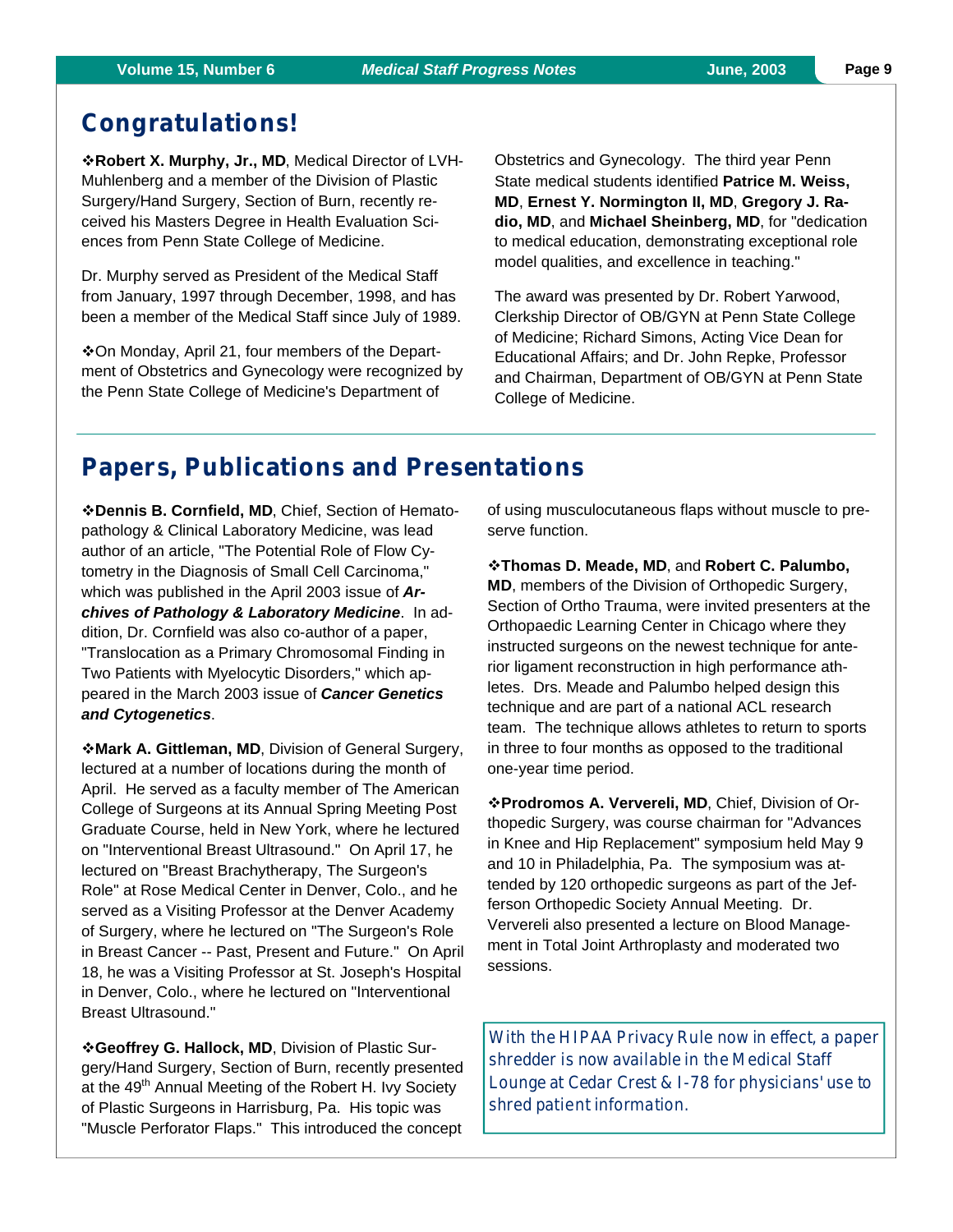### **Upcoming Seminars, Conferences and M eetings**

### **Computer-Based Training (CBT)**

The Information Services department has computerbased training (CBT) programs available for Lehigh Valley Hospital (LVH) staff. CBT programs replace the instructor-led classes previously held at LVH. A proctor will be in the room with the learner while he/ she takes the CBT, but the learner will control the pace and objectives of the learning.

Topics covered by the CBT programs include:

| Access 97     | Windows NT 4   | Excel 97 |
|---------------|----------------|----------|
| Word 97       | GUI Email      |          |
| PowerPoint 97 | PowerPoint 4.0 |          |

Computer-based training takes place in **Information Services** (Educational Room) at **1245 S. Cedar Crest Blvd., First Floor** and in the **Lehigh Valley Hospital-Muhlenberg I/S training room** (*off the front lobby*). The schedule of upcoming classes is as follows:

### **2003 CBT Sessions for 1245SCC (Educational**

**Room):** *(All sessions will be held from 8 a.m. to noon)*

June 24 July 22 August 26 September 23

**2003 CBT Sessions for LVH-Muhlenberg, I/S Training Room**: *(All sessions will be held from noon to 4 p.m.)*

June 19 (Cancelled) July 17 August 21 September 18

Twelve slots are available for each session. To register for a session in email, go to either the **Forms\_/** LVH or Forms /MHC bulletin board, (based on your choice of site and training room). The form has all the available information in an easy to choose format, detailing titles, dates, times and locations. Simply do a "Use Form" (a right mouse option) on the **I/S Computer Educ Request** form. Complete the form indicating your desired session selection and mail the form. Shortly thereafter, you will receive a confirmation notice.

If you have any questions, please contact Information Services by calling the Help Desk at (610) 402- 8303 and press option "1." Tell the representative that you need assistance with I/S education.

### **Medical Grand Rounds**

Medical Grand Rounds are held every Tuesday beginning at noon in the Auditorium of Lehigh Valley Hospital, Cedar Crest & I-78, and via videoconference in the First Floor Conference Room at LVH-Muhlenberg. Topics to be discussed in June will include:

- $\triangleright$  June 3 Clinical Pathological Conference
- > June 10 "SARS"

Have a great summer! Medical Grand Rounds will resume in September.

For more information, please contact the Department of Medicine at (610) 402-5200.

### **Department of Pediatrics**

Pediatric conferences are held every Tuesday beginning at 8 a.m. Pediatric conferences are held in the Education Conference Room 1 at Lehigh Valley Hospital, Cedar Crest & I-78, unless otherwise noted. Topics to be discussed in June will include:

- $\geq$  June 3 Case Presentation
- June 10 "Playground Injuries"
- ÿ June 17 Child Maltreatment Series: Part 3 "The Role of Law Enforcement in Child Maltreatment" **(Location Change -- Auditorium, Cedar Crest & I-78)**
- **▶ June 24 Senior Resident Presentation**

For more information, please contact Kelli Ripperger in the Department of Pediatrics at (610) 402-2540.

### **Surgical Grand Rounds**

Surgical Grand Rounds are held every Tuesday at 7 a.m., in the Auditorium of Lehigh Valley Hospital, Cedar Crest & I-78, and via videoconference in the First Floor Conference Room at LVH-Muhlenberg. Topics to be discussed in June will include:

- $\triangleright$  June 3 Resident Paper Presentations
- ÿ June 10 Resident Paper Presentations

Have a nice summer! Surgical Grand Rounds will resume on Tuesday, September 9.

For more information, please contact Cathy Glenn in the Department of Surgery at (610) 402-7839.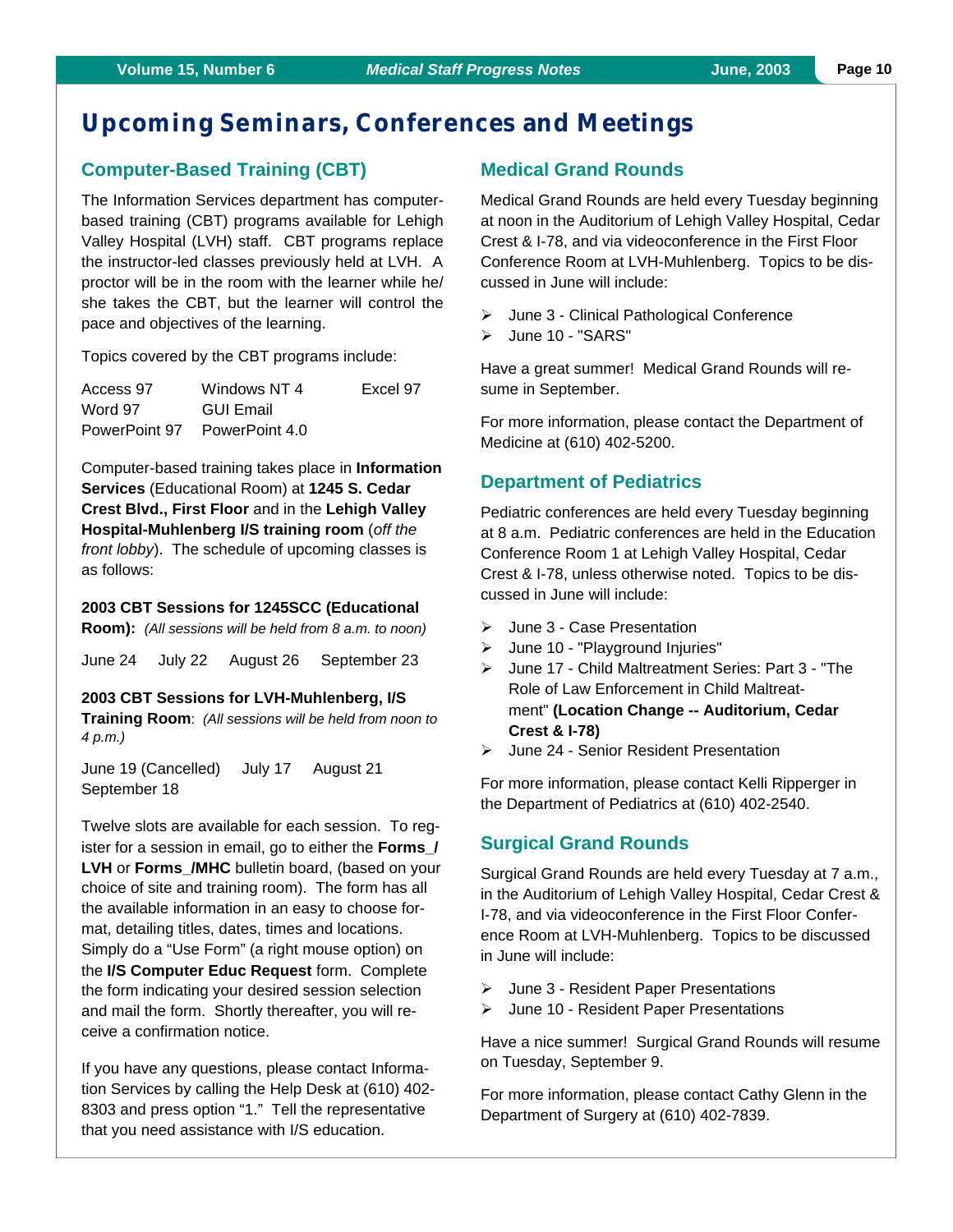### **Who's New**

*This section contains an update of new appointments, address changes, status changes, resignations, etc. Please remember to update your directory and rolodexes with this information.*

### **Medical Staff**

### *New Appointments*



**Errin J. Hoffman, MD** Medical Imaging of LV, PC Lehigh Valley Hospital Cedar Crest & I-78, P.O. Box 689 Allentown, PA 18105-1556 (610) 402-8088 Fax: (610) 402-1023 Department of Radiology-Diagnostic Medical Imaging,

Division of Diagnostic Radiology, Section of Cardiovascular-Interventional Provisional Active



#### **Martin E. Matsumura, MD** The Heart Care Group, PC Jaindl Pavilion, Suite 500 1202 S. Cedar Crest Blvd. P.O. Box 3880 Allentown, PA 18106-0880 (610) 770-2200 Fax: (610) 776-6645 Department of Medicine, Division of Cardiology

Provisional Active



**Juhan Paiste, MD, MBA** Allentown Anesthesia Associates Inc. 1245 S. Cedar Crest Blvd., Suite 301 Allentown, PA 18103-6243 (610) 402-9082 Fax: (610) 402-9029 Department of Anesthesiology, Section of Cardiac Anesthesia Provisional Active



#### **William E. Roberts, MD**

LVPG-Maternal Fetal Medicine Lehigh Valley Hospital Cedar Crest & I-78, PO Box 689 Allentown, PA 18105-1556 (610) 402-8510 Fax: (610) 402-1283 Department of Obstetrics and Gynecology, Division of Maternal-Fetal Medicine/Obstetrics Provisional Active



#### **Henry L. Schairer, Jr., MD** Eastern PA Nephrology Associates 1230 S. Cedar Crest Blvd., Suite 301 Allentown, PA 18103-6231 (610) 432-4529 Fax: (610) 432-2206 Department of Medicine, Division of Nephrology

Provisional Active

### **Volume 15, Number 6** *Medical Staff Progress Notes* **June, 2003**



**David B. Shanley, MD** 52 Highland Avenue Suite A Bethlehem, PA 18017-9077 (610) 954-9540 Fax: (610) 954-5535 Department of Family Practice Provisional Active

### *Status Change*

**Dale T. Bowen, MD** Department of Family Practice From: Affiliate To: Honorary

**Gary S. Greenberg, DPM** Department of Surgery Division of Podiatric Surgery From: Active To: Affiliate

#### *Address Change*

**Leyla Daneshdoost, MD** 65 E. Elizabeth Avenue, Suite 208 Bethlehem, PA 18018-6506 (610) 868-9118 v Fax: (610) 868-3446

#### *Practice Change*

**Michael A. Rossi, MD** (No longer with The Heart Care Group, PC) Lehigh Valley Heart Specialists 1240 S. Cedar Crest Blvd., Suite 415 Allentown, PA 18103-6218 (610) 402-7150 v Fax: (610) 402-7523

#### *Practice Name Change*

The practice names of Lehigh Valley Ophthalmic Associates and Fairgrounds Eye Associates have been dissolved. The new practice name is: Lehigh Valley Eye Center, P.C. **Frank G. Baloh, MD Thomas O. Burkholder, MD Robert Kiesel, MD Howard J. Kushnick, MD Alan B. Leahey, MD Alan D. Listhaus, MD Marnie P. O'Brien, DO Mark A. Staffaroni, MD Mark S. Trachtman, MD** Fairgrounds Medical Center 400 N. 17<sup>th</sup> Street, Suite 101 Allentown, PA 18104-5099 (610) 433-0450 v Fax: (610) 433-4655

#### *Resignations*

**Camilo E. Alcoseba, MD** Department of Radiation Oncology

**Nicholas M. Cardiges, MD** Department of Radiation Oncology

**Nimisha Deb, MD** Department of Radiation Oncology

**Kevin E. Glancy, MD** Department of Surgery, Division of Trauma-Surgical Critical Care/General Surgery, Section of Burn

#### **Susan R. Hemley, MD** Department of Surgery, Division of Neurological Surgery

**Jay B. Lipschutz, DO** Department of Medicine, Division of Pulmonary

**Robert D. Strauss, MD** Department of Surgery, Division of Otolaryngology-Head & Neck Surgery

**Richard J. Torpie, MD** Department of Radiation Oncology

### **Allied Health Staff**

### *New Appointments*

**Bonita L. Budura, CRNA** Certified Registered Nurse Anesthetist (Lehigh Valley Anesthesia Services, PC - Thomas M. McLoughlin, Jr., MD)

**Janet S. Clark, RN** Registered Nurse (John J. Cassel, MD, PC - John J. Cassel, MD)

#### **Jill M. Krystofinski, GRNA**

Graduate Registered Nurse Anesthetist (Lehigh Valley Anesthesia Services, PC - Thomas M. McLoughlin, Jr., MD)

#### **Nancy K. McFadden, CRNP**

Certified Registered Nurse Practitioner (Orthopaedic Associates of Allentown - Albert D. Abrams, MD)

#### **Marie Yost**

Anesthesia Technical Assistant (Lehigh Valley Anesthesia Services, PC - Thomas M. McLoughlin, Jr., MD)

#### *Change of Supervising Physician*

**Sergio Rudoi, Jr., PA-C** Physician Assistant-Certified From: Coordinated Health Systems - Wayne T. Luchetti, MD To: Coordinated Health Systems - Scott R. Stoll, MD

#### *Resignations*

**John M. Cary, CRNA** Certified Registered Nurse Anesthetist (Lehigh Valley Anesthesia Services, PC)

**Wendy A. Grose, CRNA** Certified Registered Nurse Anesthetist (Lehigh Valley Anesthesia Services, PC)

**Thomas W. Lane, PhD** Psychologist (The Guidance Program)

**Theresa M. Wasno, RN** Registered Nurse (Oncology Specialists of Lehigh Valley)

**Steven J. Widmer, CCP** Perfusionist (Perfusion Care Associates, Inc)

**Debra L. Zarro, CCP** Perfusionist (Perfusion Care Associates, Inc)

#### **Page 11**